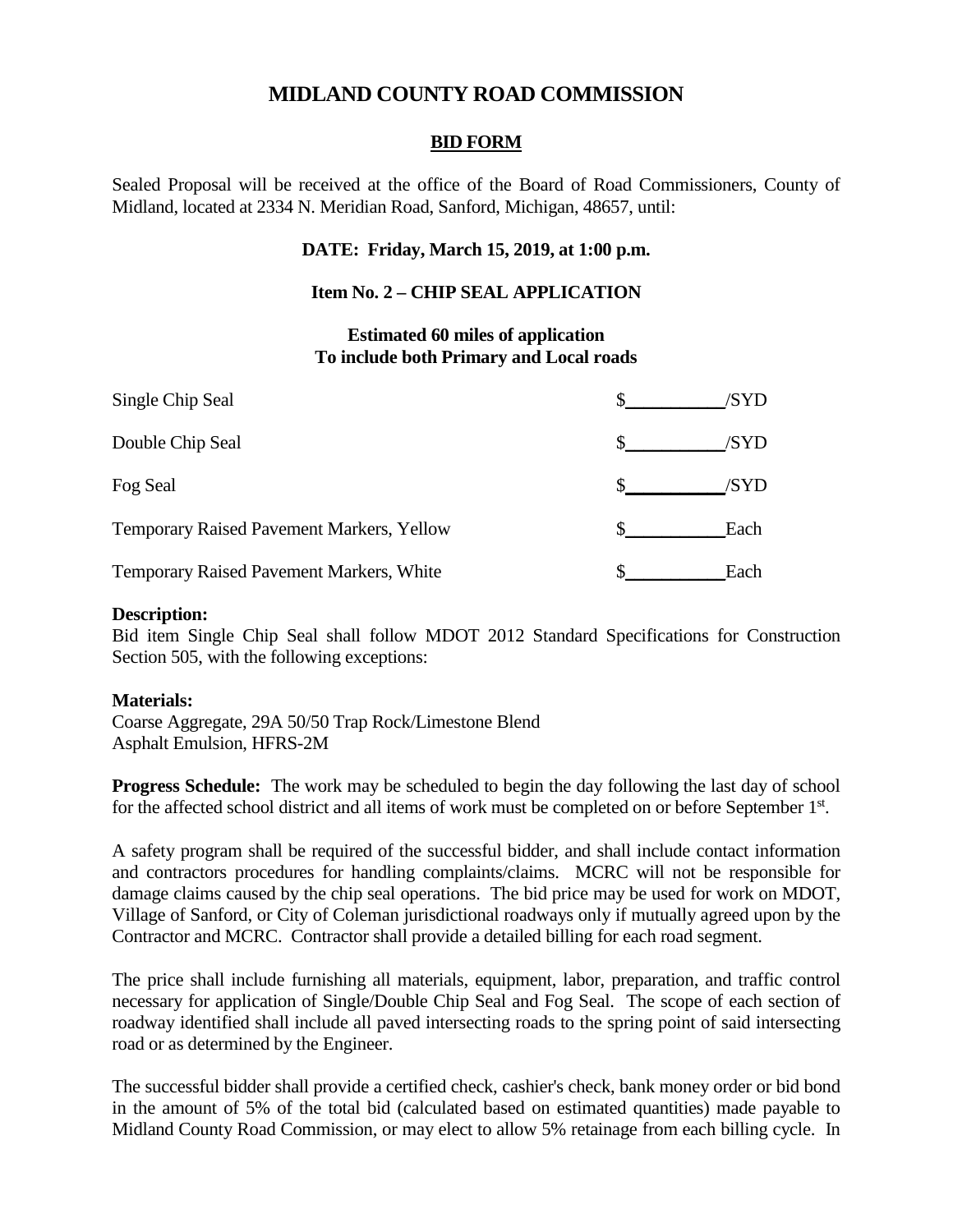either case the funds will be release within 30 days after final acceptance of all chip seal projects in the program for the year.

| <b>TITLE</b> |
|--------------|
|              |

**INDICATE ON ENVELOPE:** Company Name, Item Number, Bid Item, Time and Date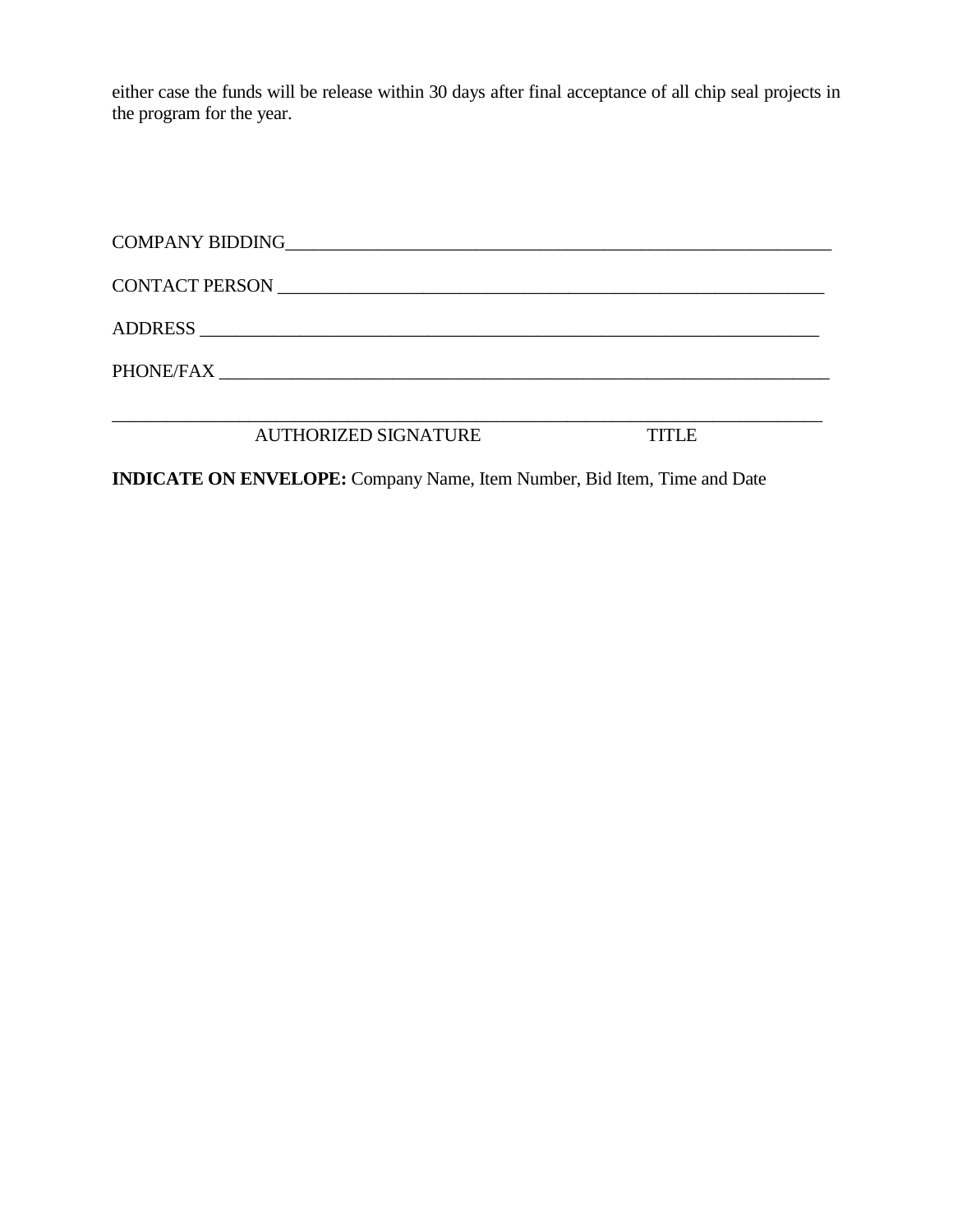## MIDLAND COUNTY ROAD COMMISSION SPECIAL PROVISION FOR **FOG SEAL**

#### MCRC:ALB 02-10-16

**a. Description.** This work consists of furnishing all materials, equipment, labor, preparation, and traffic control necessary for an application of a fog seal following a chip seal to protect against water infiltration and weathering and to prevent loss of aggregate from the chip seal. A fog seal is a light application of a slow-setting emulsified asphalt diluted with water. All work and materials must be in accordance with the standard specifications, except as modified herein.

**b. Materials.** The material must meet the following requirement:

Asphalt Emulsion: CSS-1h.......................................................................................904

Dilute asphalt emulsion, at one part asphalt emulsion to one part water, at the emulsion plant.

**c. Equipment.** Use equipment that is safe, environmentally acceptable, and capable of producing a quality product.

1. Pressure Distributor. The pressure distributor must have the following characteristics:

> A. Have a ground speed computer controlled device interconnected with the asphalt emulsion pump such that the specified application rate is supplied at any speed;

B. Be capable of maintaining the asphalt emulsion at the specified temperature.

C. Have spray bar nozzles capable of producing a uniform fan spray and with shutoff control that is instantaneous, with no dripping.

D. Be capable of maintaining the specified application rate within + 0.015 gal/syd for each load.

2. Miscellaneous. Provide a power broom and all necessary hand tools, thermometers, etc. Distributors and power brooms must be equipped with at least one visible approved flashing, rotating, or oscillating amber light.

**d. Pre-Paving On-Site Meeting.** A pre-paving meeting between the Engineer and Contractor will be held prior to beginning work. The agenda for this meeting will include a review of the following:

1. Work schedule,

2. Traffic control plan,

- 3. Equipment calibration and adjustments,
- 4. Condition of materials and equipment, and
- 5. Quality control plan (JMF, Yield Check Methods, etc.).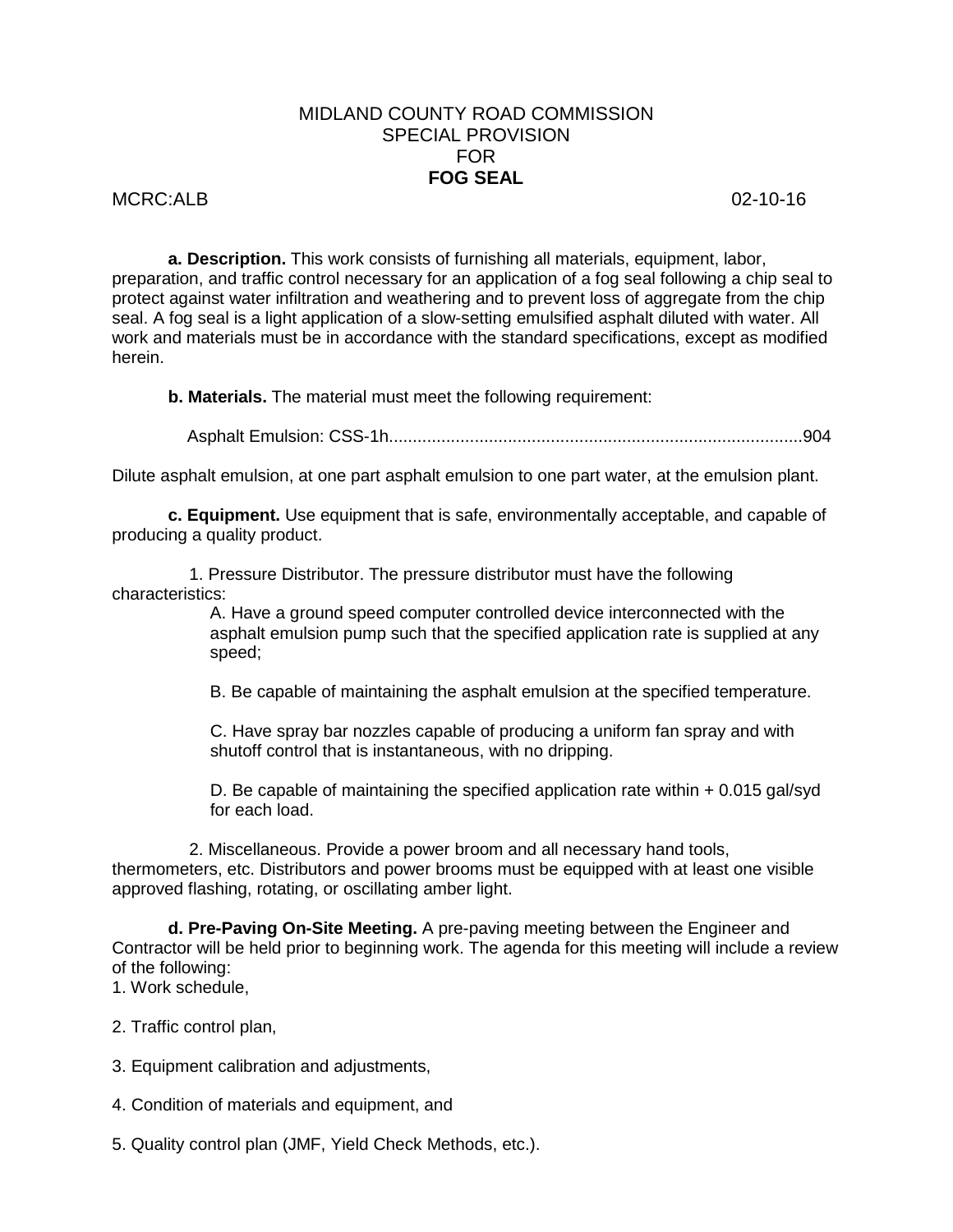**e. Construction.** Place the longitudinal construction joint at the edge of metal of the driving lane; at a location requiring a minimal overlap onto the driving lane; or at a location requiring a minimal overlap of the new longitudinal joint resulting from milling and resurfacing.

Where corrugations are present joints are to be constructed at the outside edge of the far side of the corrugation on the first pass. The joint must be placed at the outside edge of the opposite side of the corrugation for the second application.

Complete application of the fog seal within 48 hours of the application of chip seal, but not on the same day as the application of chip seal.

Apply the fog seal only when the pavement and air temperature is 55 degrees F or above. Do not apply the fog seal if there is threatening weather and temperatures are forecast to be below 32 degrees F within 24 hours from the time of application.

Use pressure sufficient to apply emulsion at a uniform rate, but without splattering or drilling from the spray bar. Adjust nozzle angle and spray bar height to ensure correct spray pattern.

Apply fog seal at a rate of 0.10 to 0.15 gallons of diluted material per square yard of pavement treated. Ensure the fog seal applications results in a uniform coverage of emulsion just sufficient to flow into and seal the pavement pores, small cracks, and voids. The asphalt emulsion application rate, as determined by a yield check, must not exceed a tolerance of  $\pm$  0.015 gal/syd from the established JMF application rate.

If a condition is identified that causes an unsatisfactory fog seal, stop all production work and perform corrective action immediately at no additional cost to the contract. If there are adverse environmental conditions, provide the Engineer an action plan that clearly demonstrates how the fog seal operation will be adjusted for the actual environmental conditions.

Allow the Engineer access to all work in progress for the purpose of quality assurance review and testing.

**f. Quality Control.** Establish, maintain, and follow an effective quality control system in accordance with current Department procedures. The quality control system must detail plans, procedures, and organization necessary to furnish and apply a fog seal that complies with the contract. Follow the quality control system until work is accepted.

Establish, maintain, and follow a Contractor Quality Control (CQC) plan sufficient to ensure that the treatment complies with the contract. The CQC plan must cover all fog seal operations. Submit a copy of the plan to the Engineer, at the pre-construction meeting, for approval. Follow the approved plan throughout the project.

Include the following information, at a minimum, in the CQC plan:

1. Materials to be used on the project.

2. Sampling and testing methods used to determine compliance with material specifications.

3. Equipment to be used on the project.

4. Calibration method used to determine compliance with the application rates.